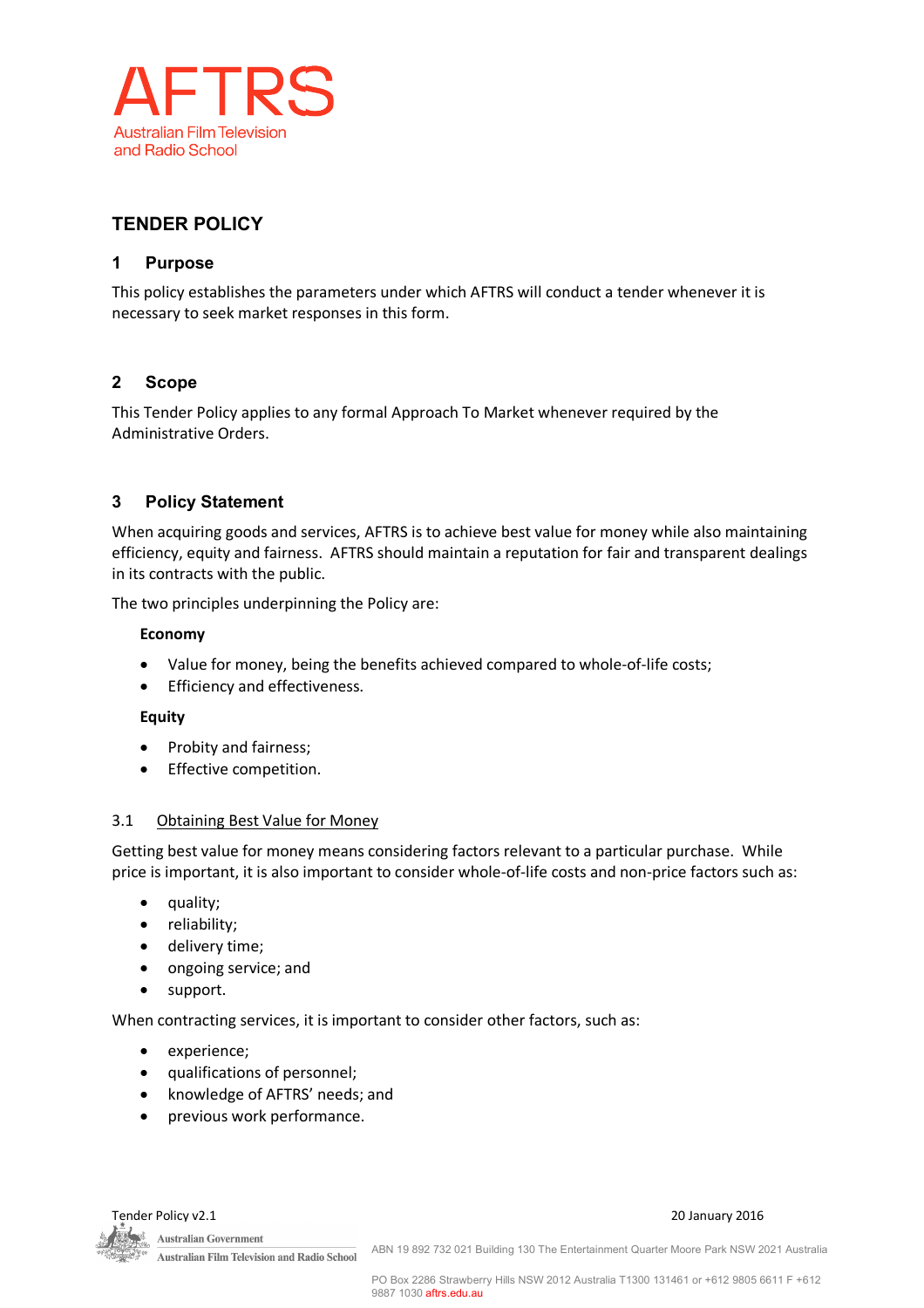#### 3.2 Ensuring Accountability

An AFTRS Executive member of staff must be assigned as the Project Sponsor to oversee and ensure the whole market approach process is in accordance to this policy and its procedures. Detailed records should be kept throughout the entire process and a report compiled for submission to the relevant divisional director or the CEO.

## 3.3 Promoting Fairness and Impartiality

Selection criteria and specifications will be established and documented before calling for bids, and will be equally available to all prospective suppliers. If it is necessary to change criteria all tenderers must be given the same information, an equal opportunity and reasonable time to revise their bids.

## 3.4 Handling Gifts and Benefits

AFTRS staff involved in a procurement process are able to accept gifts of a token kind or moderate acts of hospitality provided they are not in any way compromised or appear to be compromised as a result of this acceptance. If in doubt, advice should be sought from the Head Business Affairs, the Director, Technology & Infrastructure or the Director, Corporate Services.

As an aid, the following principles may be used as a guide:

- Would acceptance in any way tend to influence judgement?
- Could it appear to an impartial observer that any person or body is securing or attempting to secure influence or favour through the provision of hospitality or benefits?

AFTRS officials should avoid all situations where the offer of a gift or benefit may result in these situations. Any substantial gifts, offers or suggestions about benefits that are made to any staff, either directly or indirectly, must be reported to their supervisor, in the first instance.

In all cases gifts and benefits must be managed according to the Gifts and Benefits Policy.

## 3.5 Avoiding Conflicts of Interest

Conflicts of interest arise when AFTRS staff are influenced, or appear to be influenced, by personal interests when doing their jobs. Any staff who has a connection with any of the respondents, or may stand to gain personally from the outcome of a purchasing decision, should not be involved in the process or be able to affect the outcome.

Contractors, consultants and potential suppliers also need to be made aware of the AFTRS policy on conflicts of interest and should be required to disclose any potential conflicts. If they do not do so, AFTRS may have grounds for terminating the contract.

## **4 Definitions**

The following definitions apply to this policy:

**Approach To Market** includes any of Request for Tender (RFT), Request for Proposal (RFP), Expression Of Interest (EOI), Request for Quote (RFQ) and Panels.

**Expression of Interest** (EOI) involves publishing an open and public Request for EOI and accepting all responses received that comply with the published terms. This method can be used for the following purposes: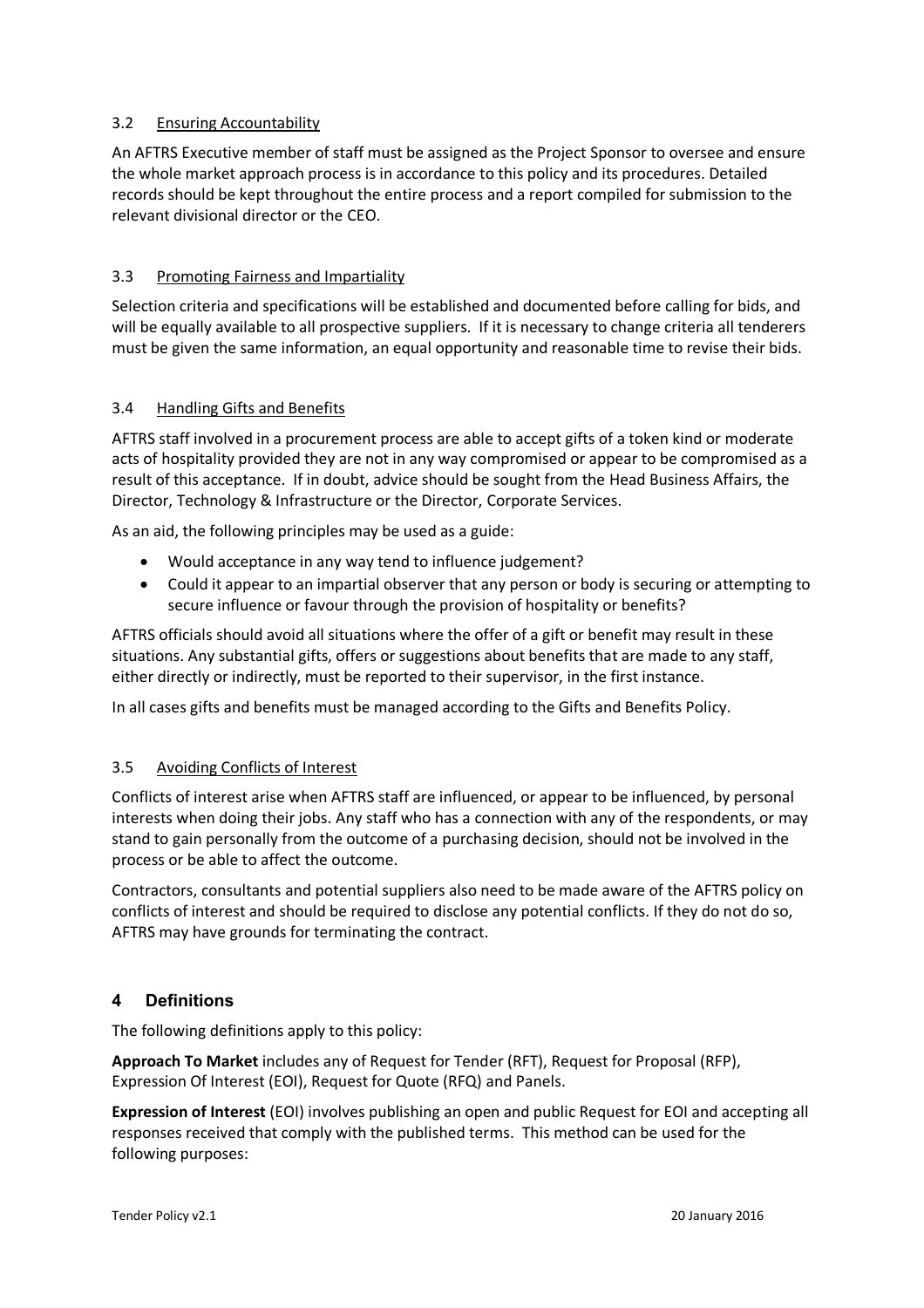- Seeking market input for the procurement of products and/or services where the requirements are in development and may depend on factors that are specific to a proposed solution.
- Using a limited set of essential or key requirements to pre-select from an expected large respondent pool prior to a detailed closed Request for Tender or Request for Proposal.

An EOI should be published for a reasonable period to allow the respondent to prepare a submission. As the nature of this method is intended to be brief it is expected that a reasonable period may be in the order of 10 working days.

An EOI does not result in the awarding of a contract.

**Open Request for Proposal/Tender** (RFP/RFT) involves publishing an open and public Request document and accepting all responses that comply with the published terms.

An RFP is used where AFTRS is seeking the design and implementation of a solution according to stated business requirements. An RFT is used to procure against specific technical requirements where little or no design deliverables are required.

An approach of this kind must be published for a reasonable period to allow the respondents to prepare a submission. Given the detailed nature of these methods it is expected a reasonable period is no less than 20 business days.

An RFP/RFT may result in the awarding of a contract, however AFTRS standard invitation documents retain our right to award a contract for all, part or none of the goods or services requested.

**Closed Request for Proposal/Tender** (closed RFP/RFT) process is only open to those respondents selected and invited to respond. In all other respects this method is the same as the Open method and all policy and procedures apply equally.

To be selected and invited to respond to a closed RFP/RFT an invitee must be:

- a selected respondent to an EOI; or
- a respondent to a recent and similar RFT/RFP that was open and public; or
- on an established government multi-use list; or
- have been granted a specific license or comply with a legal requirement, in which it is essential to the conduct of the procurement.

**Request for Quote** (RFQ) involves a direct invitation through publishing an invitation to one or more suppliers. This method can only be used where approved either jointly by the Director, Technology & Infrastructure and the Director, Corporate Services, or solely by the Chief Executive Officer.

Selected invitees must represent a reasonable selection of the market that ensures fair competition and achieves AFTRS's goals of economy and equity.

An RFQ may result in the awarding of a contract, however AFTRS standard invitation documents retain our right to award a contract for all, part or none of the goods or services requested.

**Panels:** A panel may be established, by an open tendering or closed tendering process or by AFTRS entering into contracts or deeds of standing offer for the provision of identified goods or services. A panel is defined as an arrangement under which a number of suppliers may each supply goods or services to AFTRS as specified in the panel arrangements.